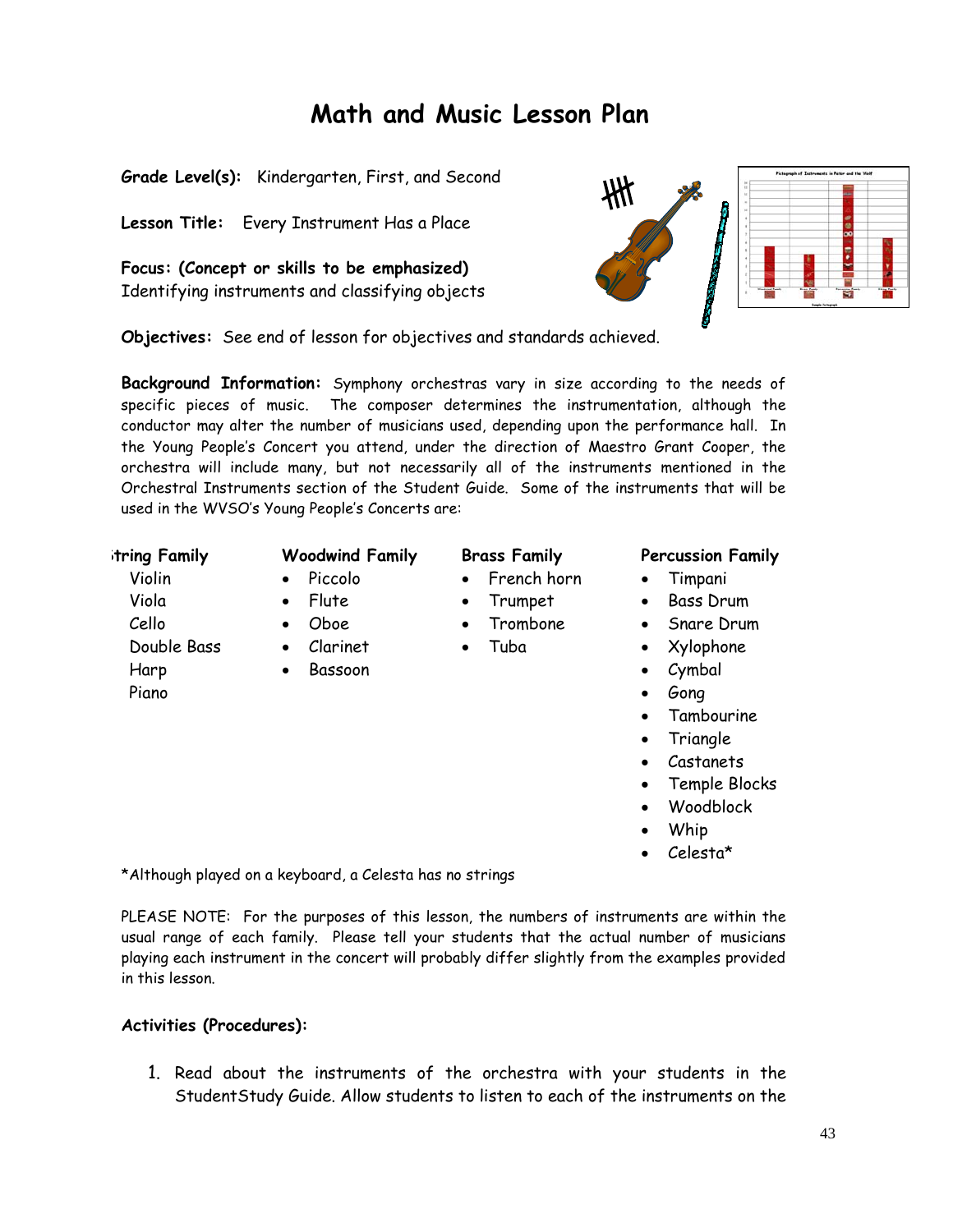On the Audio Companion CD so that they become familiar with how they sounds. List the families (string, woodwind, brass, and percussion) played by symphonies on a flip-chart, chalkboard or overhead, and give exam-

ples of the instruments that fall within each family (see sample chart format).

2. Ask each student to name the instrument in the orchestra they would most like to play if they performed in a symphony orchestra. If any stu-

| String Family Woodwind<br>Family | <b>Brass Family Percussion</b> | Family |  |
|----------------------------------|--------------------------------|--------|--|
|                                  |                                |        |  |
|                                  |                                |        |  |

dents are currently learning to play instruments found in the orchestra, be sure to include those in the list.

Help each student to identify in which instrument family his or her choice belongs. Tally the choices on the chart by instrument families. Once all of the students have made their choices, ask students to add the total number of tally marks for each family. Construct a bar graph showing each of the families and the number of marks each family received. Ask students to come up with a suitable title for the graph (e.g., Instrument Families We Like Best), and to help you properly label the graph. From this bar graph, ask students questions such as:

•How many people would most like to play an instrument from the \_\_\_\_\_ instrument family? •Which instrument family received the most/least votes?

•Did more/fewer people like instruments from the  $\mu$  (e.g., string) instrument family than the *(e.g., brass)* instrument family?

•How many more/fewer people chose instruments from the  $\rule{1em}{0.25mm}$  (e.g., woodwind) instrument family than from the \_\_\_\_\_ (e.g., percussion) instrument family? How did you find your answer?

•Was there another type of graph we could use to show this information? (e.g., pictograph)

- 3. Using pictures of instruments on the Every Instrument Has a Place Cutout Sheet, have students cut out and sort instruments into instrument families. Ask students to paste the pictures of the instrument families on a piece of art paper (approximately 30" long) or flip-chart paper, aligned so that they create a pictograph of their own. Tell students to place the pictures of their instruments into the proper instrument families (see sample pictograph). Upon completion of the pictograph, ask students questions about the graph, such as:
	- •How many instruments are in the  $\frac{(e.g.,\text{woodwind})}{\sqrt{2}}$  instrument family?
	- •Which instrument family has the most/least number of instruments?

•How many more/less instruments are in the  $\rule{1em}{0.15mm}$  (e.g., percussion) instrument family than the *\_\_\_\_\_ (e.g., brass)* instrument family? How did you find your answer?

Conclude this lesson by reviewing the location of the instruments on the Structure of the Orchestra chart in the Student Study Guide and play the audio examples for each instrument. Play audio examples on the Audio Companion CD at random and ask students to identify which instrument was used to create the sound.